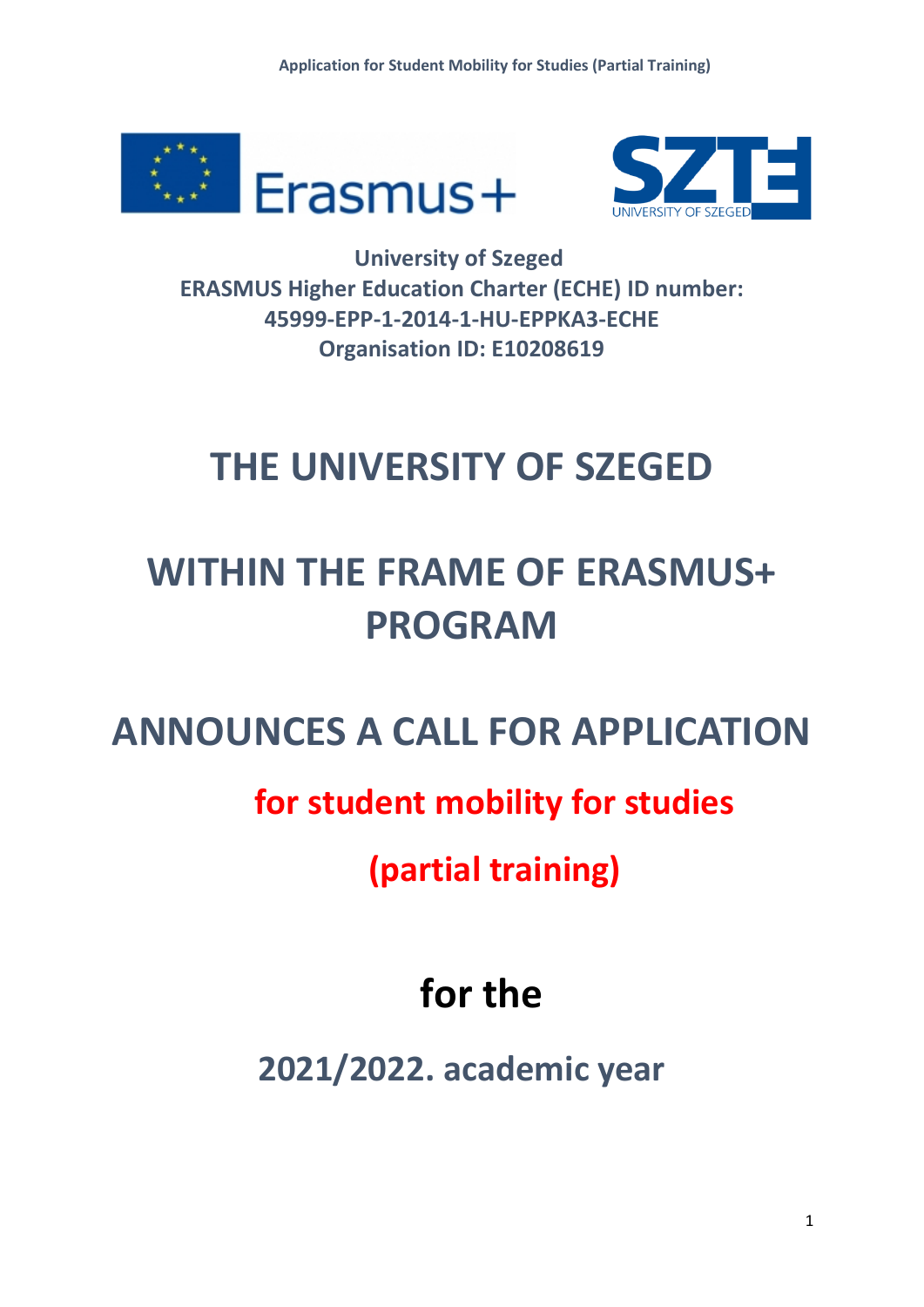#### **1. Purpose of the application type**

It aims to enable you to gain educational, linguistic and cultural experience in another higher education institution in a Program Country. Study mobility should facilitate the student's academic progress and personal development.

#### **2. Eligibility of applicants**

Registered students of higher education institutions with an Erasmus Charter for Higher Education certificate having active student status.

#### **3. Eligible activities**

• mobility for studies of higher education students (length 3-12 months)

#### **4. Countries participating in the program**

Member States of the European Union (Austria, Belgium, Bulgaria, Cyprus, Czech Republic, Denmark, Estonia, Finland, France, Greece, Netherlands, Croatia, Ireland, Poland, Latvia, Lithuania, Luxembourg, Hungary, Malta, Germany, Italy, Portugal, Romania, Spain, Slovakia, Slovenia, Sweden).

As a non-EU Member State, the program also includes: Northern Macedonia, Iceland, Liechtenstein, Norway, Turkey, Serbia.

The United Kingdom is no longer participating in ERASMUS + (with the exception of Northern Ireland), so no application can be submitted there.

#### **5. Application conditions**

- The student's higher education institution is ECHE certified
- The student is a Hungarian citizen or is studying for a diploma at the institution

• Students must have an active student status during both the application and mobility periods.

• Departure at the earliest in the second year of higher education (two completed semesters are required).

• The student passed the institutional assessment

**• In order to test the student's language competences, the applicant must complete the European Commission's test after selection and after returning home (Online Linguistic Support - OLS)**

**• For partial training and traineeships a maximum of 12 months per training level (Bachelor, Master and PhD), in undivided training a maximum of 2x12 months can be used, depending on the faculty decision.**

*(In other words, former ERASMUS fellows may apply again, even in the same training cycle, provided that the number of fellowships they have used so far and are now*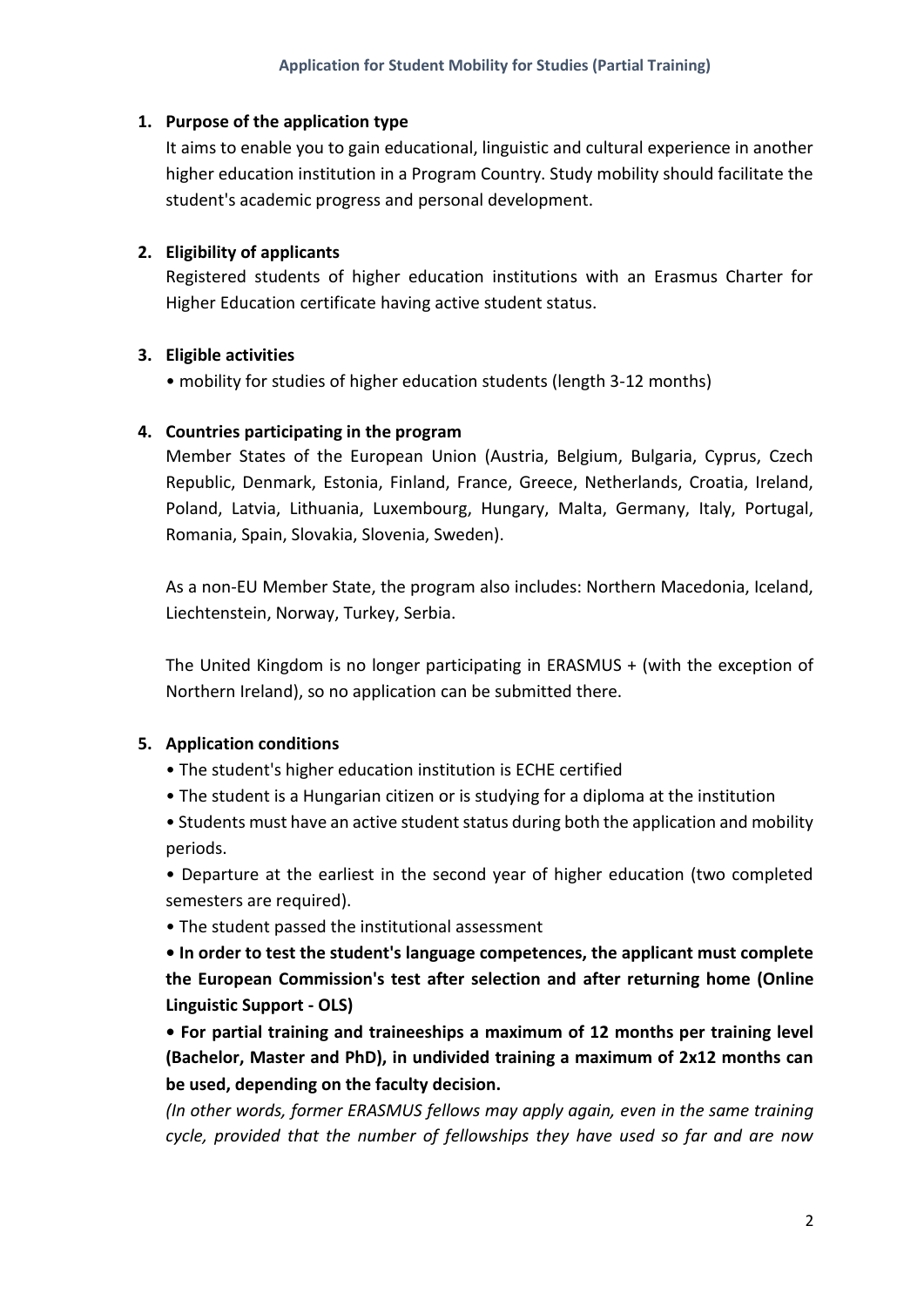*applying for, does not exceed 12 months.) Previous ERASMUS mobility should be taken into account even if it was zero grant mobility.*

• Students participating in a Master's program can apply in the first semester of the program; the mobilities can be implemented in the 2<sup>nd</sup> and 3<sup>rd</sup> semesters of the training.

• A substantially agreed, written learning agreement should be concluded before starting studies abroad. The activity carried out during the mobility must fit into the student's training plan.

• At the end of the study period, the foreign host institution must issue a certificate of the program and results completed.

• The sending institution is obliged to *fully accept* the activities undertaken, performed and certified in the learning agreement.

**• Students are also entitled to a scholarship or other loan from their home institution during their period abroad.**

**Only the period spent in the host institution is considered ERASMUS+ mobility, regardless of whether he/she is attending online, hybrid or attendance education. Online courses of the host institution, which are taken at home are not considered ERASMUS mobility and are not eligible for ERASMUS support.**

**If the changes due to the virus situation do not allow for a full stay in the destination country and the student has to return home prematurely, the situation is considered force majeure, the student may claim the additional costs in a force majeure application, which must be submitted to the International Mobility Centre. In case of force majeure, only the period spent in the host institution is considered supported, the support for the period not connected to physical mobility must be reimbursed by the student.**

#### **6. Priorities**

**In the field of education and training, the following priorities have been identified:**

• Development of skills and key competences such as entrepreneurship, digital competences and multilingualism, as well as innovative and learner-centered pedagogical methods;

• Promoting the use of information and communication technologies (ICT) in education, including access to open educational resources, ICT-based teaching and transparency of the rights and obligations of users and producers of digital content;

• Improving the transparency and recognition of skills and qualifications;

• Facilitate the matching of investment and financial support in education and training and skills development, and encourage the discussion of effective and sustainable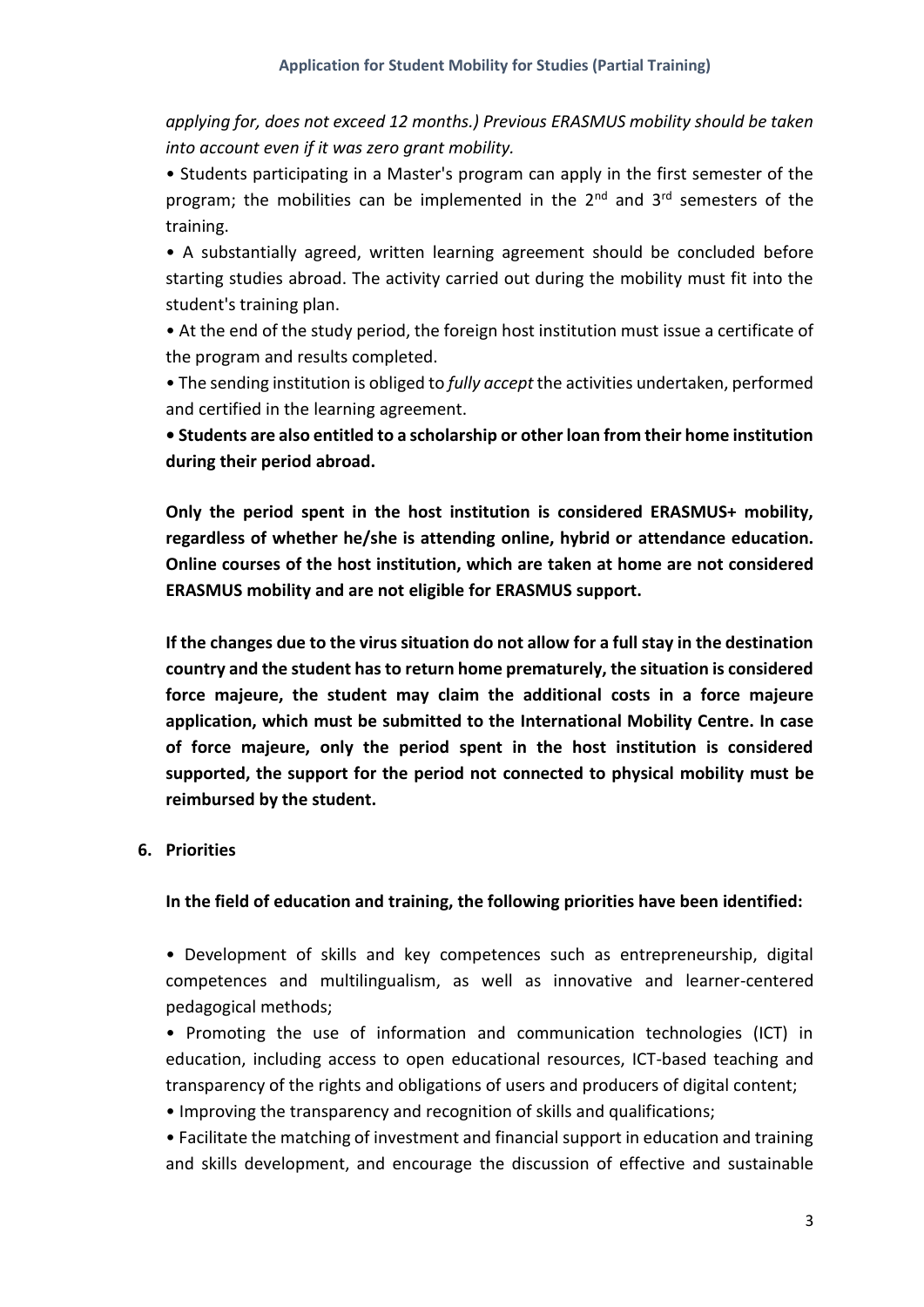investment in education and training at European and national level, involving stakeholders.

#### Furthermore

• In the case of higher education, an important aspect is the contribution of a given project to the modernization of European higher education systems, as set out in the 2011 EU Higher Education Schedule.

#### **7. Extent of support**

The grant consists of the following cost types:

| <b>Host country</b>                                     | <b>Mobility for studies</b> |
|---------------------------------------------------------|-----------------------------|
| <b>Countries with high cost of living</b>               | 520 €/month                 |
| Denmark (DK), Finland (FI), Ireland (IE), Iceland (IS), |                             |
| Liechtenstein (LI), Luxemburg (LU), Norway (NO),        |                             |
| Sweden (SE), Northern-Ireland                           |                             |
| Countries with medium cost of living                    | 470 €/month                 |
| Austria (AT), Belgium (BE), Cyprus (CY), Germany        |                             |
| (DE), Spain (ES), France (FR), Greece (GR), Italy (IT), |                             |
| Malta (MT), Netherlands (NL), Portugal (PT)             |                             |
| Countries with lower cost of living                     | 420 €/month                 |
| Bulgaria (BG), Czech Republic (CZ), Estonia (EE),       |                             |
| Croatia (HR), Hungary (HU), Lithuania (LT), Latvia      |                             |
| (LV), Northern Macedonia (MK), Poland (PL),             |                             |
| Romania (RO), Serbia (RS), Slovenia (SI), Slovakia      |                             |
| (SK), Turkey (TR)                                       |                             |

#### • Student scholarship rate:

• Support for free online language preparation (OLS) for students, funded by the European Commission.

#### **In case of a later announced application accepted under a separate call for proposals**

| Additional support: for disadvantaged students     | 200 €/month                                                                       |
|----------------------------------------------------|-----------------------------------------------------------------------------------|
| Additional support: for students with disabilities | <b>Based on the assessment</b><br>of the Tempus Public<br><b>Foundation (TKA)</b> |